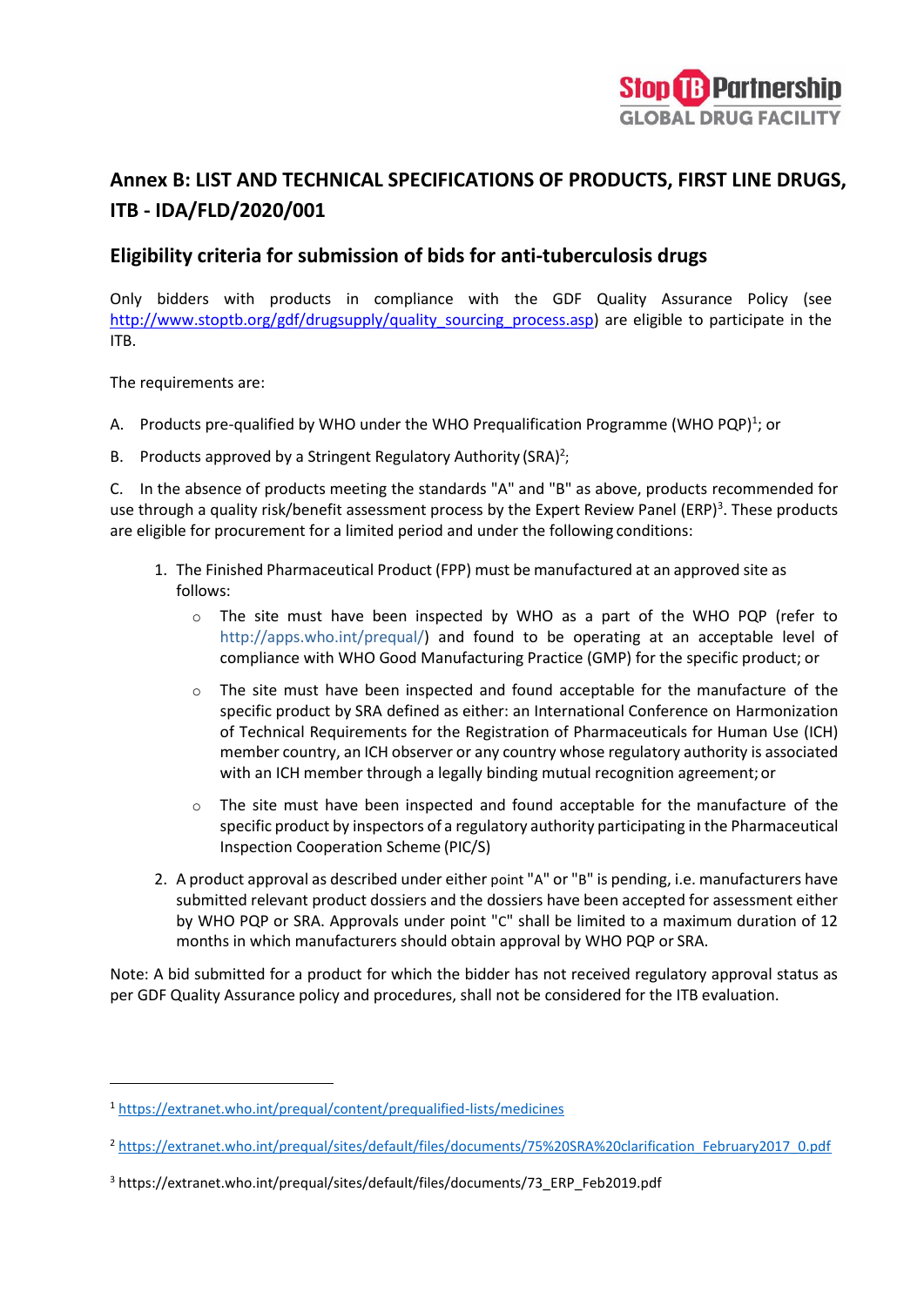# **LIST OF PRODUCTS AND TECHNICAL SPECIFICATIONS**

### **SCHEDULE NO. 1:**

## **Oral solid dosage forms. Fixed dose combinations**

# **ADULTS**

#### **1. ITEM No. 1: 4FDC/ RHZE 150/75/400/275 (blister)**

**General Description:** Fixed-dose combination of Rifampicin 150mg/Isoniazid 75mg/Pyrazinamide 400mg/Ethambutol 275mg tablets.

**Primary packaging**: 28 tablets/blister

**Secondary packaging:** pack of 24 blisters x 28 tablets

#### **2. ITEM No. 2: 3FDC/ RHE 150/75/275 (blister)**

**General Description:** Fixed-dose combination of Rifampicin 150mg/Isoniazid 75mg/Ethambutol 275mg tablets.

**Primary packaging:** 28 tablets/blister

**Secondary packaging:** pack of 24 blisters x 28 tablets

#### **3. ITEM No. 3: 2FDC/ RH 150/75 (blister)**

**General Description:** Fixed-dose combination of Rifampicin 150mg /Isoniazid 75mg tablets

**Primary packaging:** 28 tablets/blister

**Secondary packaging:** pack of 24 blisters x 28 tablets

#### **4. ITEM No. 4: 2FDC/ 3HP 300/300 (blister)**

**General Description:** Fixed-dose combination of Rifapentine 300mg /Isoniazid 300mg tablets

**Primary packaging:** 12 tablets/blister

**Secondary packaging:** pack of 3 blisters x 12 tablets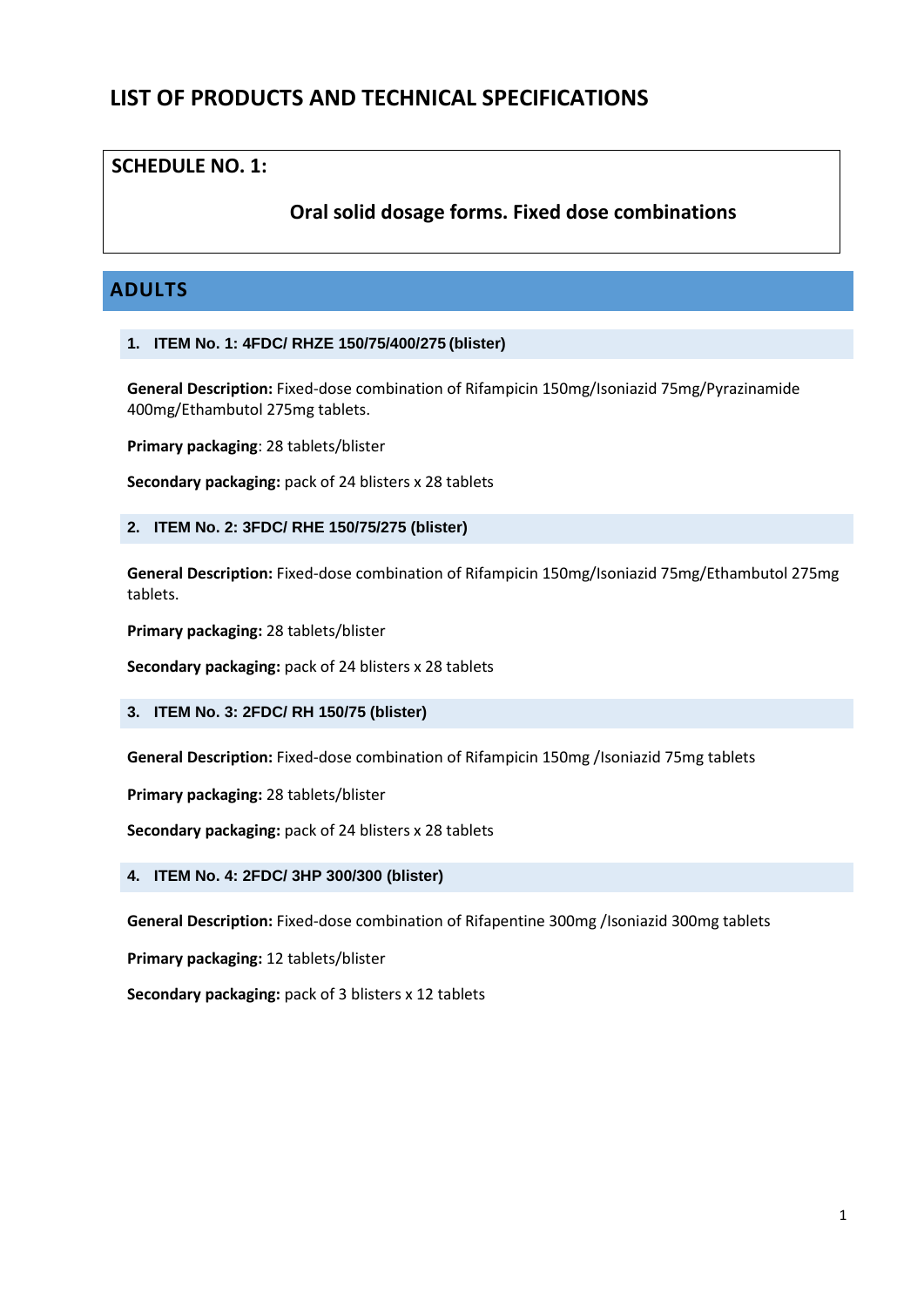# **CHILDREN**

#### **5. ITEM No.5: 3FDC/ RHZ 75/50/150 (blister)**

**General Description:** Fixed-dose combination of Rifampicin 75mg /Isoniazid 50mg/ Pyrazinamide 150mg dispersible tablets.

**Primary packaging:** 28 or 10 tablets/blister

**Secondary packaging:** pack of 3 blisters x 28 tablets or 10 blisters x 10 tablets

#### **6. ITEM No. 6: 2FDC/ RH 75/50 (blister)**

**General Description:** Fixed-dose combination of Rifampicin 75mg/Isoniazid 50mg dispersible tablets.

**Primary packaging:** 28 or 10 tablets/blister

**Secondary packaging:** pack of 3 blisters x 28 tablets or 10 blisters x 10 tablets

### **SCHEDULE NO. 2:**

## **Oral solid dosage forms. Single dose formulations**

### **ADULTS**

#### **7. ITEM No. 1: Ethambutol 400 mg (blister)**

**General Description:** Ethambutol 400mg tablets

**Primary packaging:** 28 tablets/blister

**Secondary packaging:** pack of 24 blisters x 28 tablets

**8. ITEM No. 2: Isoniazid 300 mg (blister)**

**General Description:** Isoniazid 300mg tablets

**Primary packaging:** 28 tablets/blister

**Secondary packaging:** pack of 24 blisters x 28 tablets

**9. ITEM No. 3: Pyrazinamide 400 mg (blister)**

**General Description:** Pyrazinamide 400mg tablets

**Primary packaging:** 28 tablets/blister

**Secondary packaging:** pack of 24 blisters x 28 tablets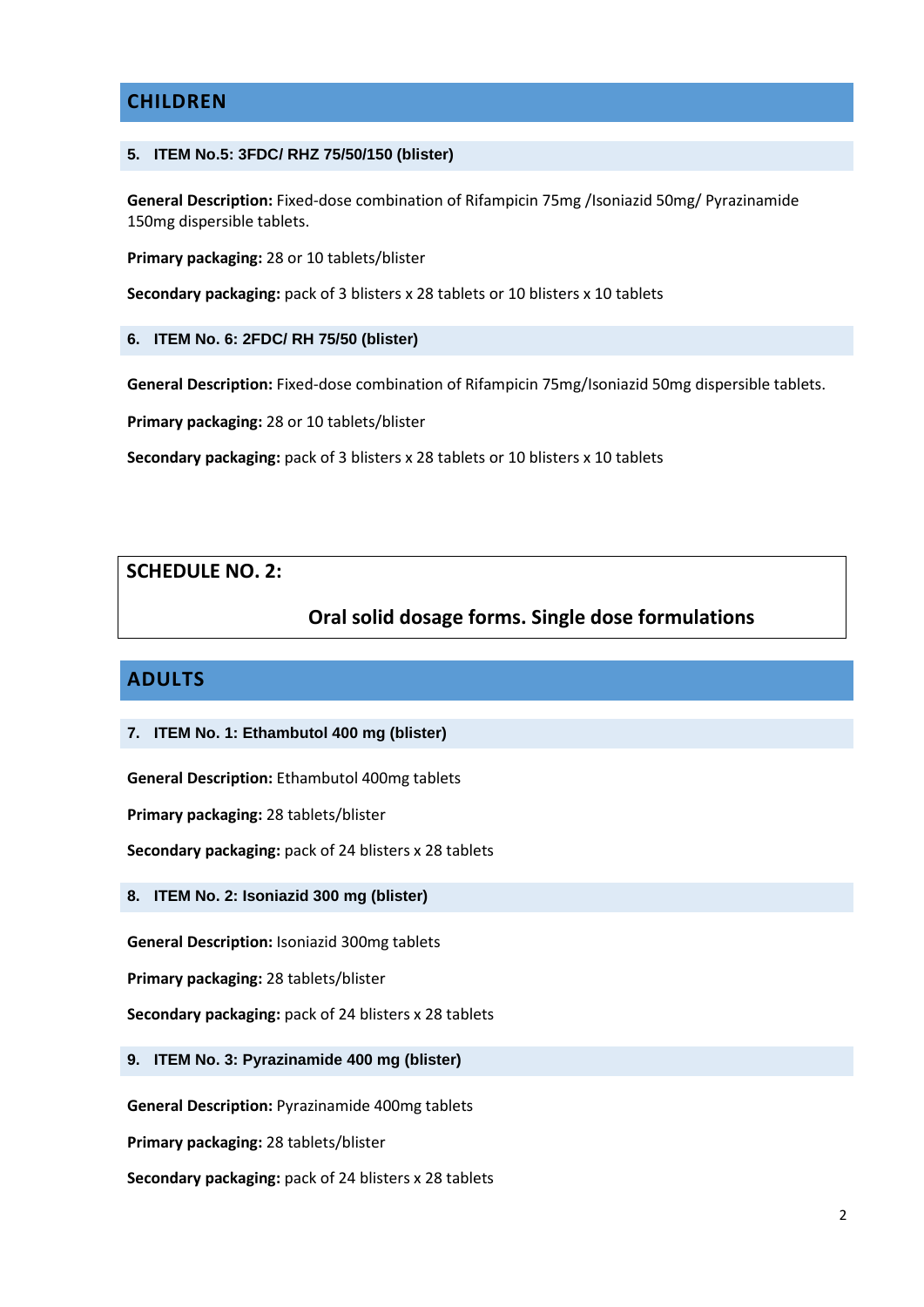#### **10. ITEM No. 4: Pyrazinamide 500 mg (blister)**

**General Description:** Pyrazinamide 500mg tablets

**Primary packaging:** 28 or 10 tablets/blister

**Secondary packaging:** pack of 24 blisters x 28 tablets or 10 blisters x 10 tablets

#### **11. ITEM No. 5: Rifampicin 150 mg (blister)**

**General Description:** Rifampicin 150mg tablets or capsules.

**Primary packaging:** 10 tablets or capsules/blister

**Secondary packaging:** pack of 10 blisters x 10 tablets or capsules

**12. ITEM No. 6: Rifampicin 300 mg (blister)**

**General Description:** Rifampicin 300mg tablets or capsules.

**Primary packaging:** 10 tablets or capsules/blister

**Secondary packaging:** pack of 10 blisters x 10 tablets or capsules

**13. ITEM No. 7: Rifabutin 150 mg (blister/container)**

**General Description:** Rifabutin 150mg capsules

**Primary packaging:** 10 capsules/blister or HDPE container

**Secondary packaging:** pack of 10 blisters x 10 capsules or100 capsules/HDPE container

#### **14. ITEM No. 8: Rifapentine 150 mg (blister)**

**General Description:** Rifapentine 150mg tablets

**Primary packaging:** 8 or 10 tablets/blister

**Secondary packaging:** pack of 3 blisters x 8 capsules or 10 blisters x 10 capsules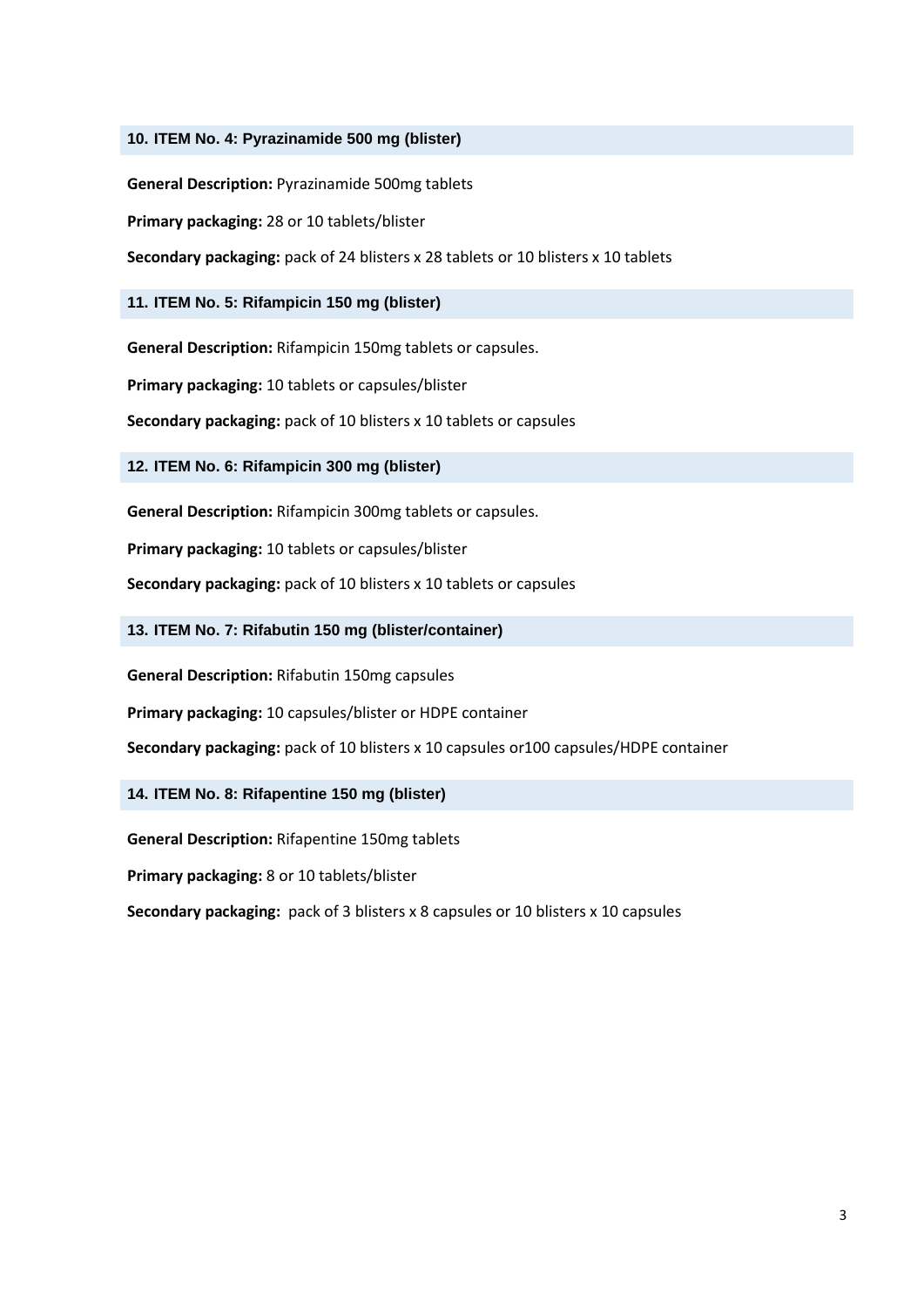# **CHILDREN**

#### **15. ITEM No.9: Isoniazid 100 mg (blister)**

**General Description:** Isoniazid 100mg tablets

**Primary packaging:** 10 tablets/blister

**Secondary packaging:** pack of 10 blisters x 10 tablets

**16. ITEM No.10: Isoniazid 100 mg DT (blister)**

**General Description:** Isoniazid 100mg dispersible tablets

**Primary packaging:** 10 tablets/blister

**Secondary packaging:** pack of 10 blisters x 10 tablets

**17. ITEM No.11: Ethambutol 100 mg (blister)**

**General Description:** Ethambutol 100mg tablets

**Primary packaging:** 10 tablets/blister

**Secondary packaging:** pack of 10 blisters x 10 tablets

**18. ITEM No.12: Ethambutol 100 mg DT (blister)**

**General Description:** Ethambutol 100mg dispersible tablets

**Primary packaging:** 10 tablets/blister

**Secondary packaging:** pack of 10 blisters x 10 tablets

**19. ITEM No. 13: Pyrazinamide 150 mg DT (blister/container)**

**General Description:** Pyrazinamide 150mg dispersible tablets

**Primary packaging:** 10 tablets/blister or 100 tablets/HDPE container

**Secondary packaging:** pack of 10 blisters x 10 tablets or 100 tablets/HDPE container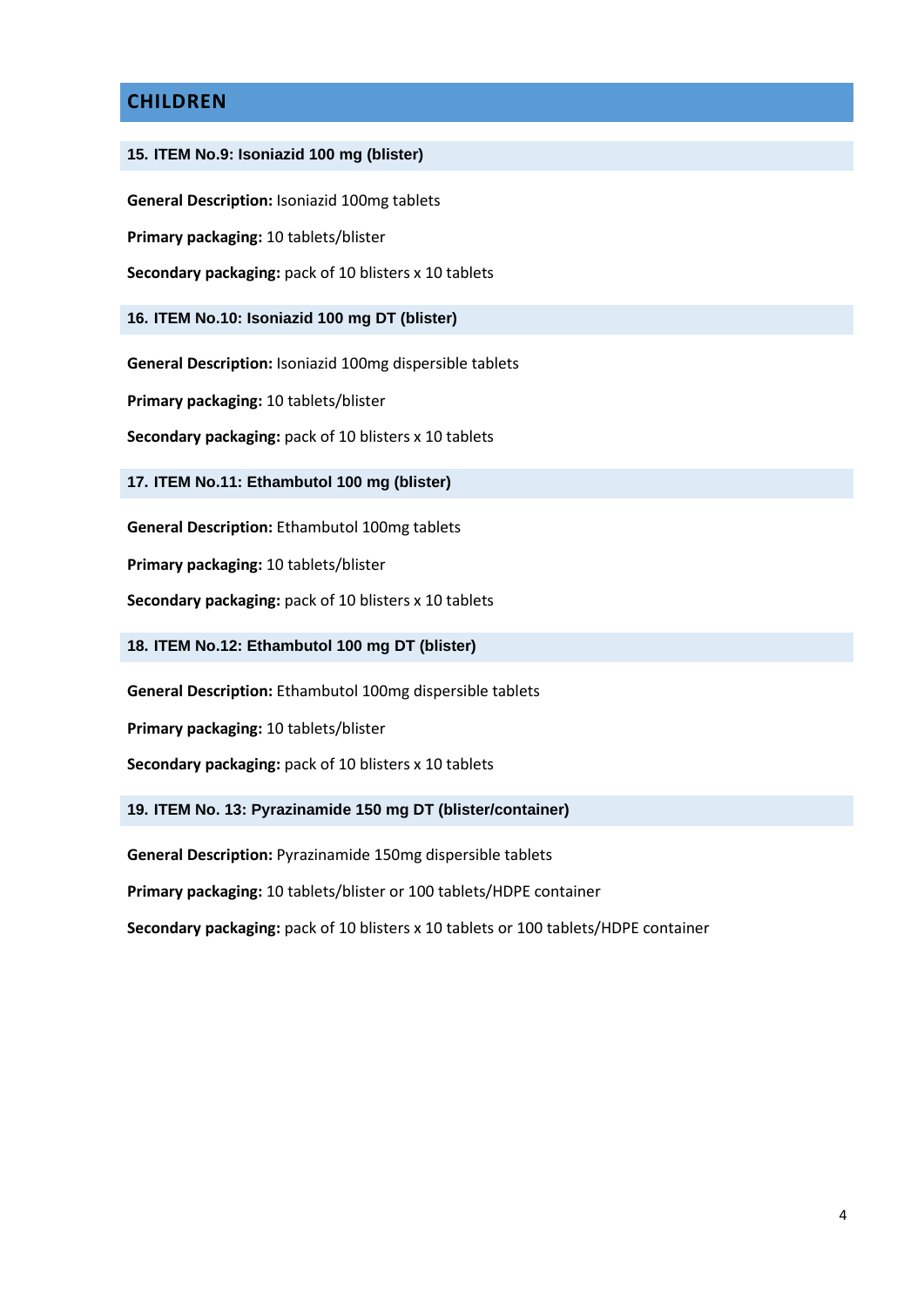# **SCHEDULE NO. 3:**

# **Stop TB patient kit**

### **20. ITEM No. 1: Cat I & III Kit type A**

**General Description:** Stop TB Cat. I + III Patient Kit type A containing

- 6 blisters of 4FDC R150/H75/Z400/E275 (28tablets/blister)
- 12 blisters of 2FDC R150/H75 (28 tablets/blister)

| <b>Technical Specifications:</b> |                                             |
|----------------------------------|---------------------------------------------|
| Specifications of the            | Laminated, corrugated punched cardboard box |
| outer box                        | Dimensions:                                 |
|                                  | Length: 220mm ±5mm                          |
|                                  | Width: 115mm±5mm                            |
|                                  | Height: 130mm±5mm                           |
| Specifications of the 4-         | Laminated, corrugated punched cardboard box |
| FDC (RHZE) inner box             | Dimensions:                                 |
|                                  | Length: 200mm ±5mm                          |
|                                  | Width: 50mm±5mm                             |
|                                  | Height: 120mm±5mm                           |
| Specifications of the            | Laminated, corrugated punched cardboard box |
| 2 FDC (RH)                       | Dimensions:                                 |
| inner box                        | Length: 150mm ±5mm                          |
|                                  | Width: 60mm±5mm                             |
|                                  | Height: 85mm±5mm                            |

# Technical Specification